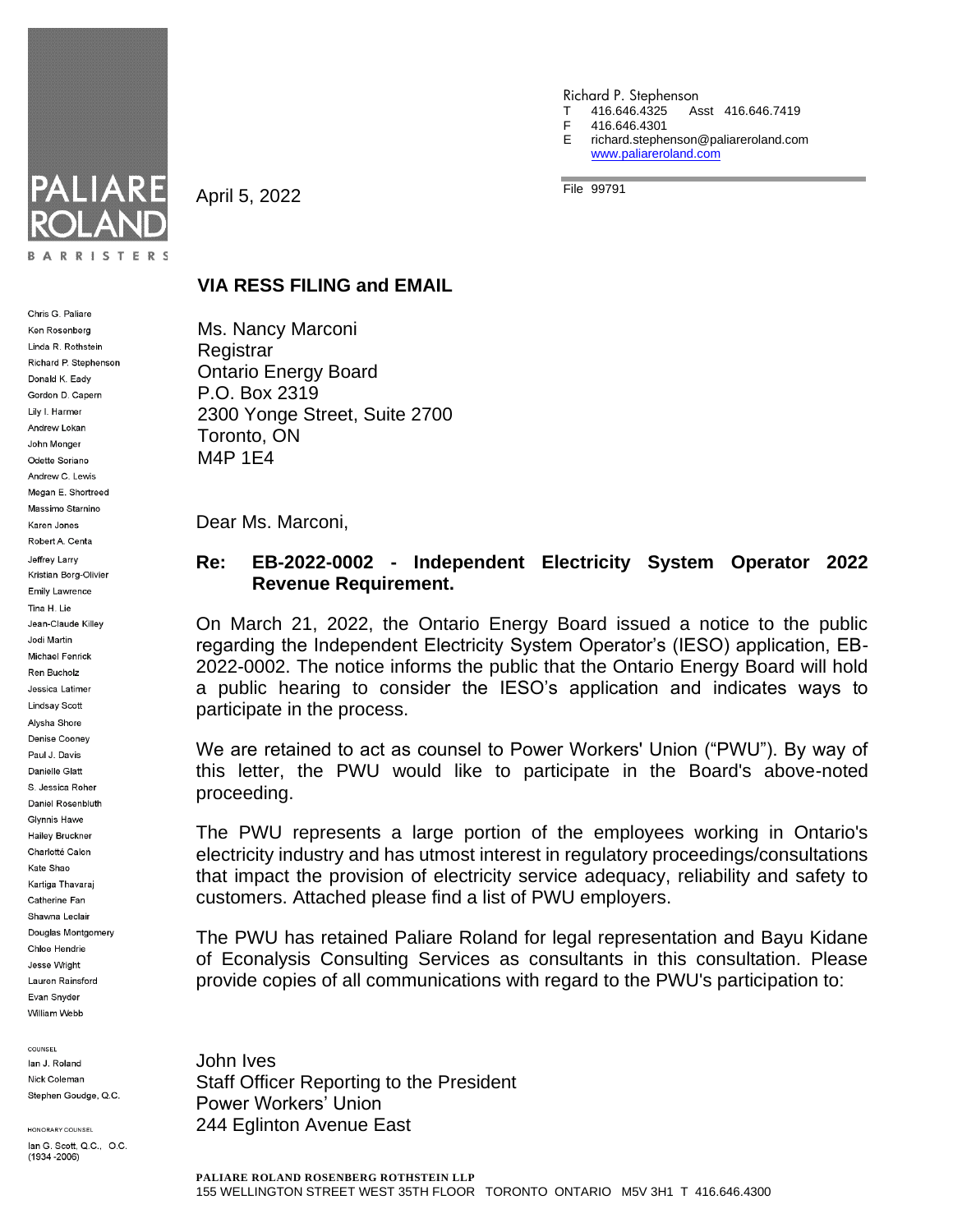Toronto, ON M4P 1K2 E-mail: [jives@pwu.ca](mailto:jives@pwu.ca)

And, Richard Stephenson **Counsel** Paliare Roland 155 Wellington Street West 35th Floor Toronto, ON M5H 3E5 E-mail: [Richard.Stephenson@paliareroland.com](mailto:Richard.Stephenson@paliareroland.com) Telephone: 416-646-4325 Fax: 416-646-4301

And,

Bayu Kidane **Consultant** Econalysis Consulting Services 41B Vanbrugh Avenue Toronto, Ontario M1N 3S8 E-mail: [bkidane@econalysis.ca](mailto:bkidane@econalysis.ca) Telephone: 416-8370524 Fax: 416-348-9930

And, Rachel Chua Administrator Econalysis Consulting Services 77 Bellhaven Road Toronto, ON M4L 3J7 Email: [ecs@econalysis.ca](mailto:ecs@econalysis.ca) Telephone: 416-348-9917 x 30 Fax: 416-348-9930

Yours **yery** truly, **E MOLAND ROSENBERG ROTHSTEIN LLP** d P. Stephenson RPS:pb